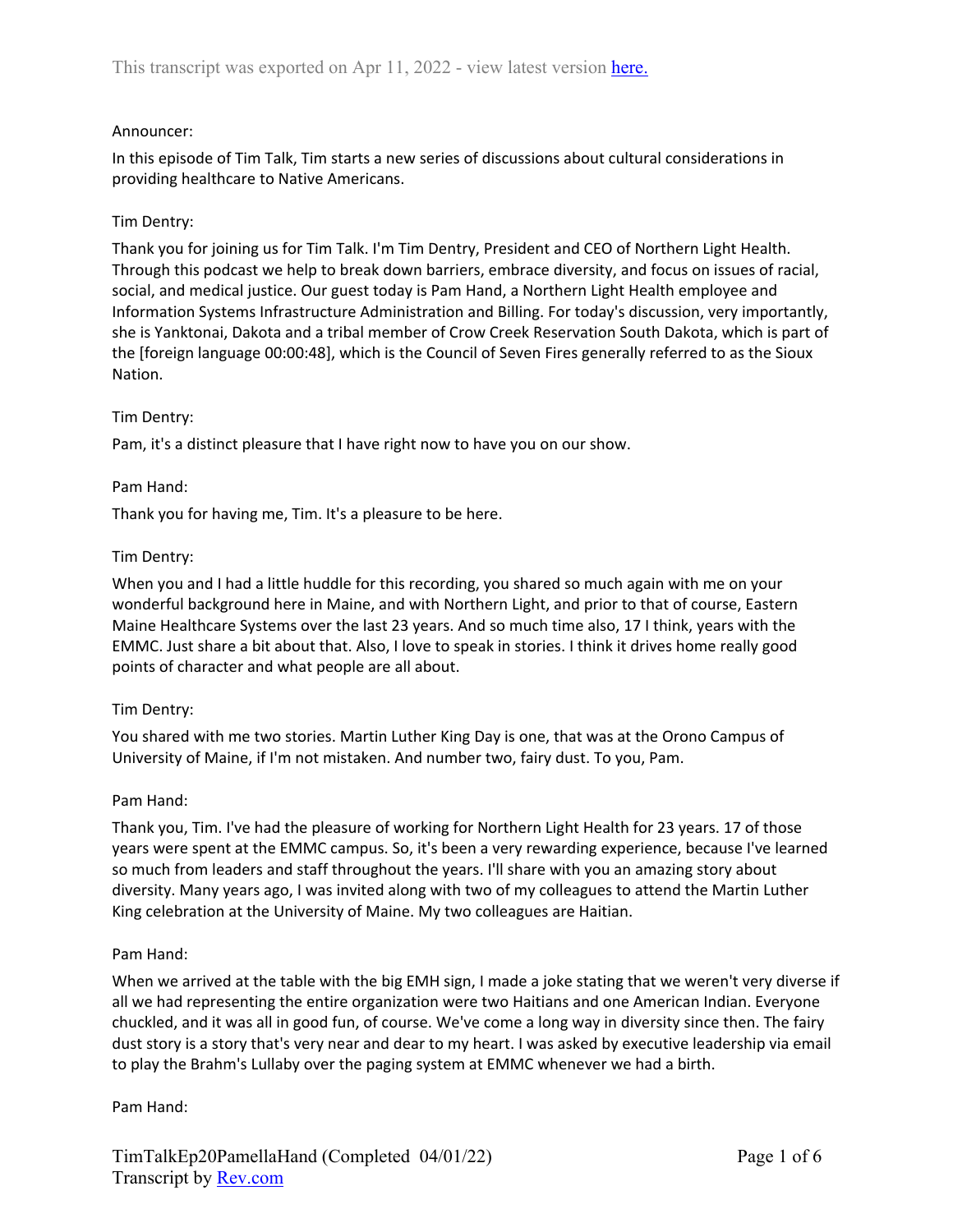I replied saying that I felt the Brahm's Lullaby was inappropriate. I stated that if I was a Jewish woman, I wouldn't want to hear a Yiddish lullaby. In my own personal case, I would want to hear [foreign language 00:03:26], which is the Four Directions song to the Great Spirit. I felt that if we were going to announce and celebrate bringing a new life into this world, we needed to find something that would not offend anyone, and would be accepted across all cultures.

## Pam Hand:

I finally a Scottish percussionist. Her name is Evelyn Glennie, who is deaf by the way. I extracted a sound clip from one of her pieces called Fairy Dust. When we contacted her, she was so thrilled that her attorneys gave us exclusive rights to using it, only charging us a small one time copyright fee. So now, when you walk down the hallways at EMMC and hear the twinkling bells, you'll know the story behind it.

### Tim Dentry:

That's fabulous. Just a couple of thoughts. One is, I love how you said we've come a long way in diversity. That's one of the great outcomes for me personally through these podcasts as I've gotten to know it, a lot of the people that I work with or associate with outside of Northern Light even on such a deeper level. I just think it is reinforcing all the time of our wonderful diversity and the wonderful nature of people that we can get to know, which enriches our own lives. That just enriched my life already, Pam. You've touched me already.

### Tim Dentry:

I love how you said we've come a long way in diversity. It really leads to my second point too of, the cultural sensitivity that you expressed with that song that would be played overhead. When I spent a lot of time at Eastern Maine Medical Center, I would hear that. I didn't even realize it was called Fairy Dust at the time. That's so interesting that it's of Scottish origin from a Scots woman who created that, who composed that. What I love is, it's a positive outcome.

#### Tim Dentry:

In both of those cases, it's coming a long way in diversity, and a cultural sensitivity that led to a positive outcome, how many hundreds of families and how many hundreds of times, thousands of times, have our East Maine Medical Center employees heard that played overhead no matter the stressors of the day, feel uplifted and "Ah, a new life is coming in the world." In both of those cases, I think it's part of the challenge that we have in society these days, is that how do you take what could potentially be a divisive issue or a stress additive issue, or some way in which we're less of one, and create more of one.

#### Tim Dentry:

That's wonderful, the way that you frame that up, Pam, and you gave those examples. That's terrific. Now I'd like to lead to really the next thing I'd like to understand from you, and our listeners can learn from you. That is that, you have shared that spirituality plays a significant role in Native American medicine. By the way, some of the material that I understand you helped to author, that folks gave to me to read ahead of time was terrific.

#### Tim Dentry:

I think my initial response to you, when you and I were talking, was that these are the kinds of spiritual recognitions or spiritual elements that my daughters, who have been in healthcare, delivering babies, et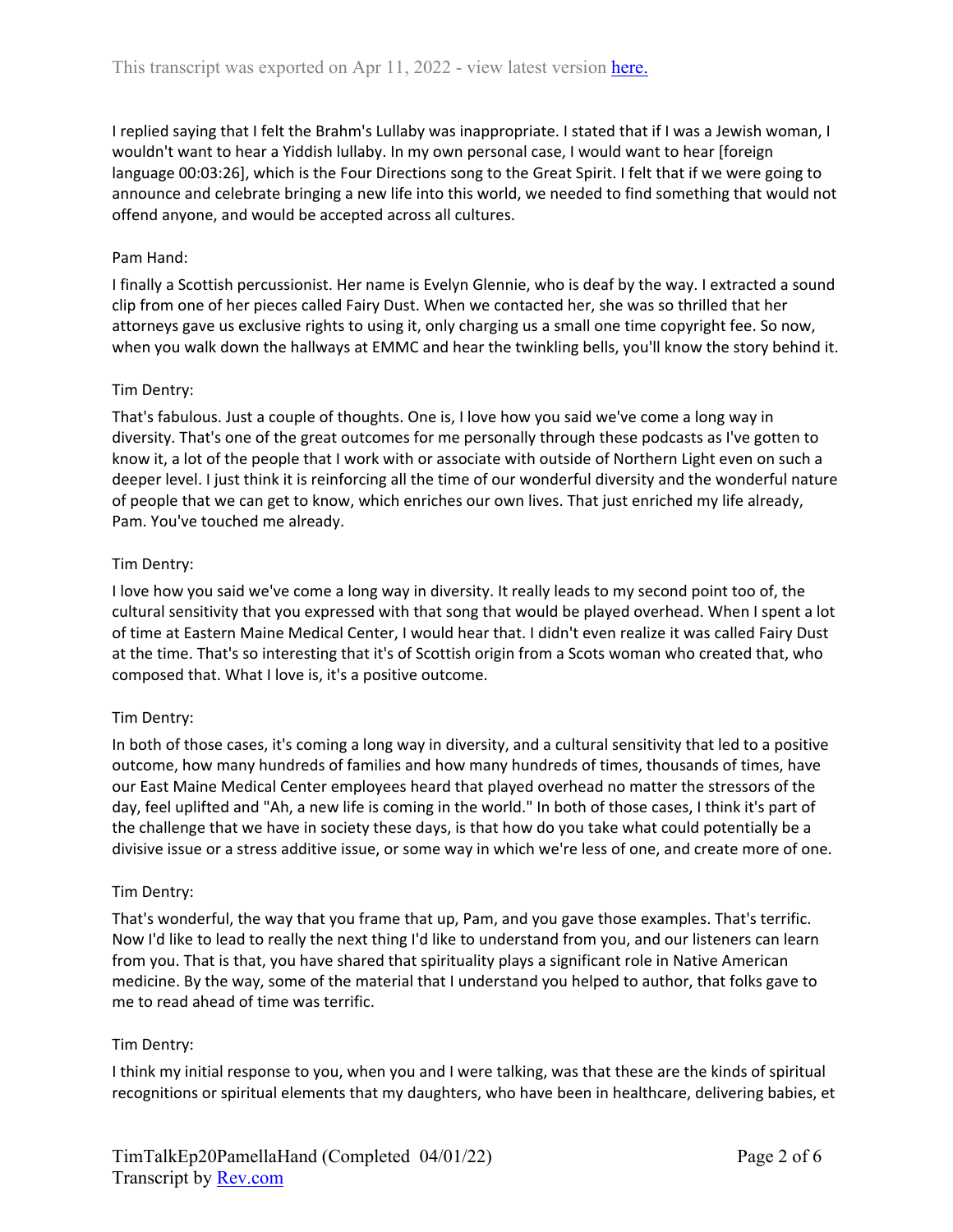cetera, and other healthcare challenges and needs, thank goodness not too severe or seriously, but we're not Native American, but it's the same kind of spiritual sensitivity that they would say to me as well which I just think is really interesting. To get to my question, what would you say are the most important takeaways and sensitivities that people who are non-Native should know about this?

## Pam Hand:

Okay, Tim. Starting off, I think it's important to explain a little bit about the concept of Native American spirituality. In many Native American languages, there is no word for "religion", because spiritual practices are part of everyday life, part of our daily life. They are necessary for the harmony and balance, or wellness of the individual, the family, the clan, and the community.

### Pam Hand:

Healing and worship are considered one and the same. Although spirituality has played an essential part of healing for most of mankind, modern medicine has embraced a Western view of the human body where wellness is more of an engineering problem, and the body is the sum of discrete parts rather than a complex whole. This might be accepted as the norm today, but it's in complete contrast to the Native American tradition where the spirit is connected to healing.

#### Pam Hand:

Neither approaches holy [inaudible 00:08:57] in modern times, and many Native American groups have adopted their healing beliefs and practices to work in tandem with modern medicine and technology through integration. We've also still embraced the traditional methods as a form of cultural autonomy. I guess to explain it a little better, modern medicine is mechanistic and individualistic, and traditional Native American ideas of health and illness are steeped in spirituality.

#### Pam Hand:

Although, healing practices may vary based on each tribal nation, we all have four constructs of spirituality that are a common thread to most of our cultural belief systems, and that is the Creator, the Mother Earth, the Father Sky, or the Great Spirit among other names. That refers to the universal spiritual force, and that is what is looked to for guidance by individuals and the community itself among tribal nations and Native communities.

#### Pam Hand:

It's a belief that in a life force that pervades all creation, and it also helps explain Native Americans' intimate connection with nature, which is very important to us. Since all of creation, from plants, to rocks, to lightening has spiritual energy, everything is intimately connected and worthy of respect. The other constructs are the community, which includes the family and the tribe, the environment, and nature, and the self.

#### Pam Hand:

Spirituality is not just a part of life, but it is life. The mind, body, and spirit are interconnected just as the spiritual world interacts with the physical world. Most Native American healers stress that harmony will restore balance in all areas of a patient's life, the physical, the spiritual, the mental. In other words, wellness is harmony in mind, body, and spirit. Un-wellness is disharmony in mind, body, and spirit. So, to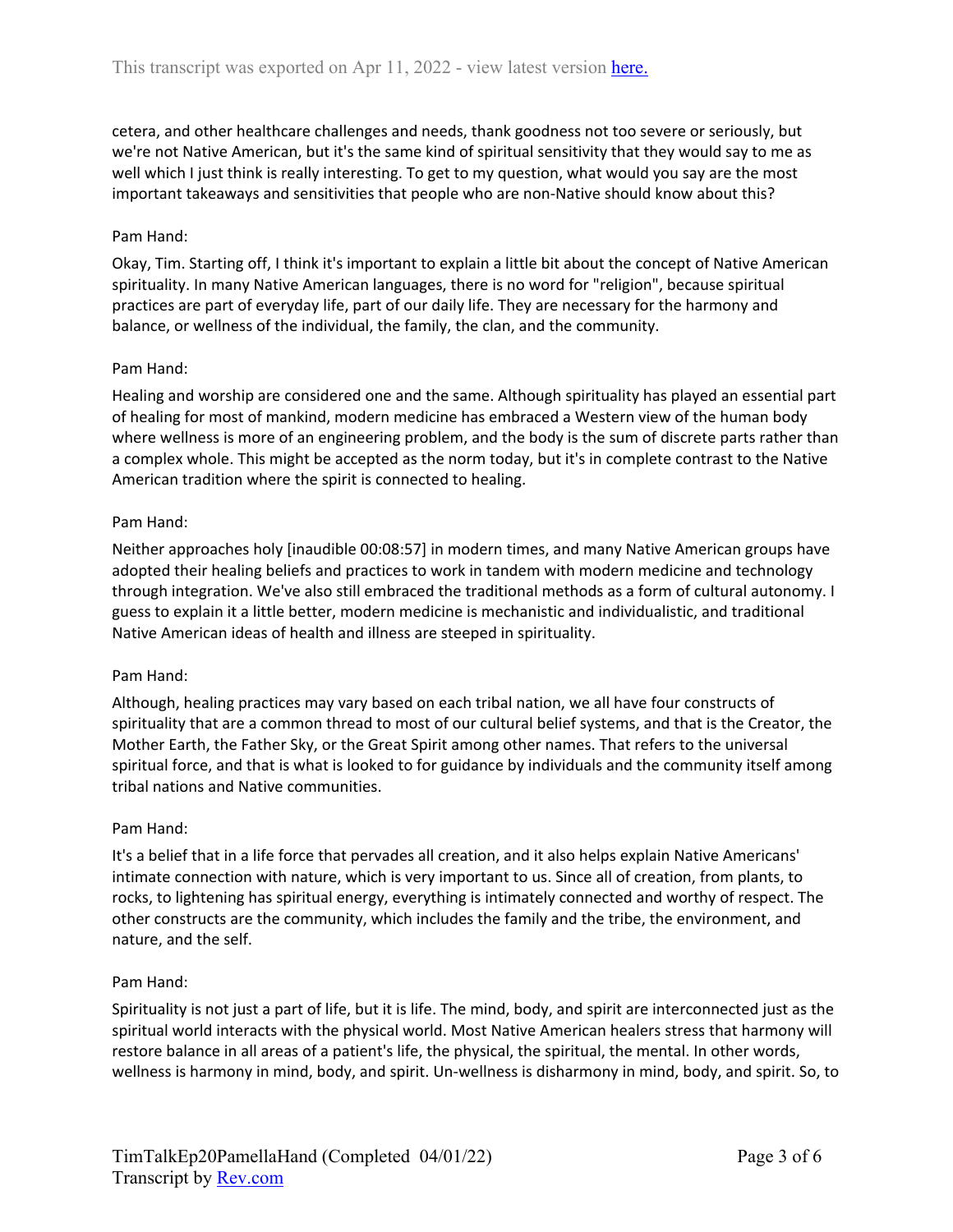sum up this terminology of Native Americans, spirituality basically means walking the path of good medicine, living a good way of life.

#### Pam Hand:

In my tribe, we call it [foreign language 00:11:44], walking in the red road in harmony and balance, because it's through the harmonious interaction of the mind, body, and spirit in the natural environment, we consider this all our relations, which are all living beings within the entire circle of life.

#### Tim Dentry:

That's beautifully described. I hope our listeners really listen deeply, even re-listen to what you just said, because I think its fabulous words for all of us to keep in mind. I think it would give us greater sensitivity as caregivers to those that we serve, knowing that as you say, they live spirituality. Spirituality is life. I think also, everyone in healthcare understands mind, body, spirit, that all three are interconnected.

### Tim Dentry:

In healthcare, you have to have an appreciation for all those, mind, body, and the spirit. I love how you use the words "it's about harmony and balance". What I like to think is, it's also about however one has that balance within them, mind, body, and spirit, and however people either practice of believe what have you in the spirituality, to me I always look for universal truths. I believe that being part of a higher purpose or understanding that there's a higher cause that we strive for, and there's a higher power beyond ourselves, to me it's empowering. It's very empowering.

### Tim Dentry:

It's oneness, which I've shared so many times because that's what got us on this path of these podcasts and our quest for great diversity, equity, and inclusion for Northern Light Health. Certainly, it's not to change society, but it is to make sure that within our Northern Light Health family that we are an organization, a large family which really lives a culture of caring for one another. Oneness is one thing I've talked about before that one of our lead physicians planted in my mind several years ago, that our ultimate goal isn't to strive to be a system. Our ultimate goal is to strive to be one, and creating oneness among many diverse backgrounds, diverse sense of where our heritages has brought us all together in this moment in time to me is just a thing of beauty.

#### Tim Dentry:

It really is. You've helped us to understand that, Pam. I really, really appreciate that.

Pam Hand:

Well, thank you, Tim.

#### Tim Dentry:

We have a couple more minutes. I'm just wondering if you'd like to expand a bit on the classes that you've offered to providers, specifically at Eastern Maine Medical Center, about providing healthcare to Native American patients. Can you just let our listeners know a bit more about that work, and what's entailed, but more importantly what you learned from those that you were teaching?

Pam Hand: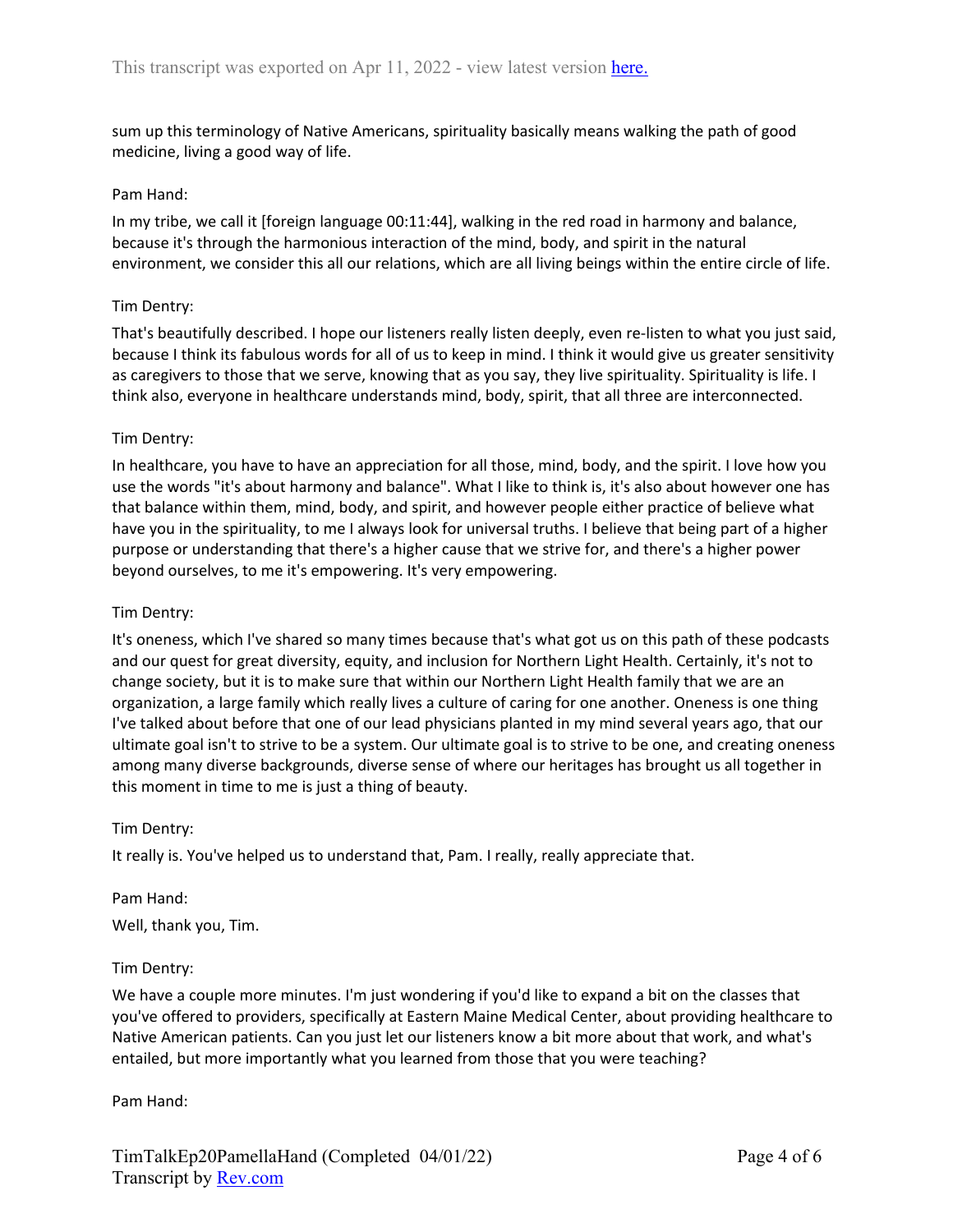Thank you. It will be a pleasure to do that. First of all, Native Americans frequently combine traditional healing practices with Western medicine to promote health and wellbeing. Native people hold a holistic perspective on health based on the balance of interrelationships of mind, body, spirit, and environment as we've previously discussed. We also use ceremony, Native herbal remedies, and allopathic medications which are used side by side.

## Pam Hand:

Spiritual treatments are thus an important part of health promotion in healing in Native American culture, yet the role of spirituality in healthcare, health promotion and wellness, I found that for some providers it was a little uncomfortable, providers of Western medicine. Over the years, I have been honored to assist providers with many questions about Native Americans being treated. They've called me on the phone, asked me to come to meetings. It's been an honor to assist them in their questions.

#### Pam Hand:

One thing that's important to realize is that Native Americans will often rate their traditional healer's advice more highly than the advice of the physicians. That can lead to confusion for the provider when it comes to treating the patient. Because of this, I wanted to provide classes and give a blueprint to providers on providing healthcare to Native American patients. So, I covered different topics, Native American spirituality, traditional practices, along with the importance of smudging, which for many Native Americans is a daily practice.

#### Pam Hand:

It becomes an issue with hospitalization. The role of tribal leaders, I cover medical and nursing care, childbirth, which is an important part of the lessons that I give due to the fact that I've received many phone calls about Native American women keeping the placenta. So, covering that has been I think valuable for the nurses and the providers up in the labor and delivery areas. I cover nutrition, and I cover the care of the elders, who we call "Wisdom Keepers," and I cover palliative care.

#### Pam Hand:

So, in our culture we have a saying, and in my language it is [foreign language 00:18:18], which means we are all related. That means, literally, we are all relatives. All things live in relationship to one another. So, living in harmony with the earth and our environment has meaning and purpose not only for us, but for the whole, the earth, it's peoples and all that is. So, I think understanding the significance for both the Native American patient and the provider assisting with the path to healing.

#### Tim Dentry:

Thank you, Pam. That's wonderful. Wisdom Keepers, I really enjoy that. I'm not sure if I can refer to you as a Wisdom Keeper because you're younger than me... Are you a Wisdom Keeper?

#### Pam Hand:

I am considered to be an elder among the tribe, so yes, I've reached that point where I am a Wisdom Keeper.

Tim Dentry: Well, it shows, and I really appreciate you-